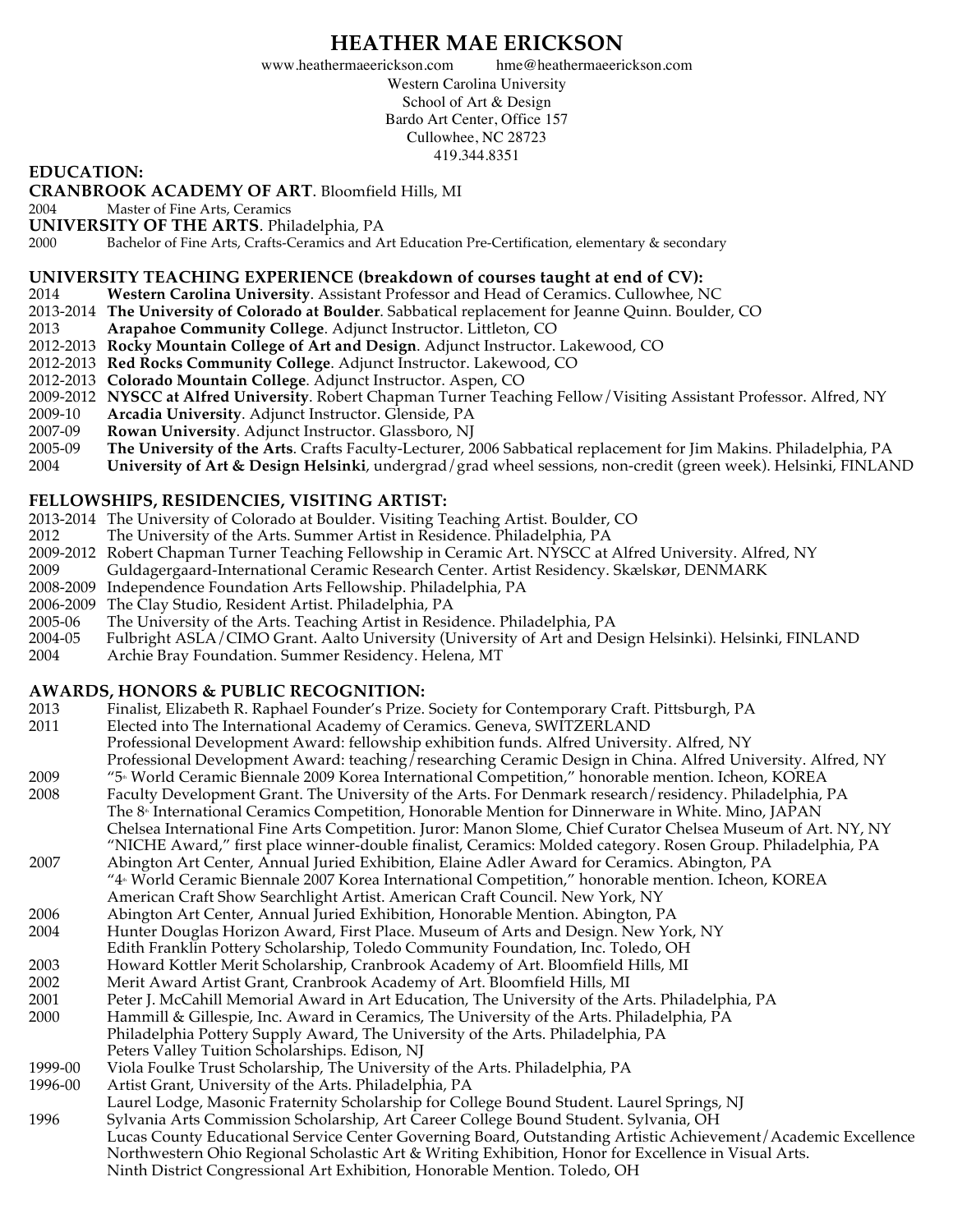#### **ADULT CLASSES, WORKSHOPS, SUMMER COURSES & CONTINUING STUDIES EXPERIENCE:**

- 2015 Arrowmont School of Arts & Crafts. "Handmade Models and Break Away Molds." Gatlinburg, TN (5/31-6/6) 2014 Clay Art Center. "Mold Making & Prototyping." Port Chester, NY
- Penland School of Crafts. "Mold Making, Slip Casting and Prototype Design." Penland, NC
- Olympic College. "Mold Making, Prototyping and Wheel Throwing." Bremerton, WA
- 2013 Savannah College of Art and Design. Mold Making, Prototyping and Slip Casting Demonstrations. Savannah, GA
- 2012 Lillstreet Art Center. "Plaster on Plaster: Prototyping & Mold Making Systems." Chicago, IL
- Arrowmont School of Arts & Crafts. "Plaster Prototyping, Mold Making & Slip Casting." Gatlinburg, TN 2011 Central Fine Art Academy, City Design School. Ceramic design class co-taught w/Linda Sikora. Beijing, CHINA Mendocino Art Center. "Mold Making & Prototyping." Mendocino, CA
- Peters Valley Craft Center. "Prototyping, Mold Making & Slipcasting." Layton, NJ
- 2010 NYSCC at Alfred University. "Alfred Summer Session." Alfred, NY
- California State University. "Clay as a Medium for Sculpture." Summer Arts Course. Fresno, CA
- 2007 Clay Studio. "Slip Casting and Mold Making," 4 week workshop/mini class. Philadelphia, PA
- Ceramic Shop for UArts Students. Raku workshop co-taught with Liz Stewart and Jaclyn DeMeo. Pt. Richmond, PA
- 2007-09 The University of the Arts, Continuing Studies, Wheel-Thrown Ceramic Design. Philadelphia, PA
- 2007 Moore College of Art and Design, Continuing Education. Philadelphia, PA
- 2006 Abington Art Center. "Mold & Model Making." Abington, PA
- 2006-09 The Clay Studio, ceramics faculty, throwing, handbuilding and mold making classes. Philadelphia, PA
- 2006-08 Abington Art Center, ceramics faculty, throwing, handbuilding, mold making. Abington, PA
- 2006-07 The Ceramic Shop, ceramics instructor, throwing, handbuilding and mold making classes. Port Richmond, PA
- 2001 Common Space Center for Creativity, Arts Council Lake Erie West, pre-teen to adult drawing classes. Toledo, OH

#### **ELEMENTARY, SECONDARY & PRE-COLLEGE TEACHING EXPERIENCE:**

- 2007-08 Pre-College Saturday School. Ceramic studio, UArts, (fall 2007, fall 2008). Philadelphia, PA
- 2006 Interlochen Center for the Arts, ceramics instructor, throwing, handbuilding, mold making. Interlochen, MI West Deptford Public Schools, substitute teacher in all subjects, grades K-12. West Deptford, NJ
- 2003 Belvoir Terrace, fine and performing arts camp, ceramic instructor, throwing, handbuilding, raku. Lenox, MA
- 2001-02 Toledo Public Schools, class 1 substitute teacher in all subjects, grades K-12. Toledo, OH
- 2001 Common Space Center for Creativity, 16th Annual Creativity Camp, ages 5-12. Lead ceramics instructor. Toledo, OH 2000 Merion Elementary School, elementary placement, master teacher: Nancy Jo Falcone. Merion, PA
- Creative & Performing Arts High School, secondary placement, master teacher: Dorothy Roschen. Philadelphia, PA
- 1999 Philadelphia Museum of Art, family programs and after school classes, assistant instructor. Philadelphia, PA
- 1998 Pre-College Saturday School. Ceramics, UArts. TA, master teacher: Larry Donahue. Philadelphia, PA

#### **LECTURES, PRESENTATIONS, PANEL DISCUSSIONS & STUDENT CRITIQUES:**

- 2015 NCECA Connections. "On the Tenure Track." Providence, RI (3/2015)
- 2014 Buffalo State University. Buffalo, NY
- "Ceramics in North Carolina". Intergraded Arts. Western Carolina University, NC
- Clay Art Center. Artist lecture. Port Chester, NY
	- Penland School of Crafts. Artist lecture. Penland, NC
	- Olympic College. Artist lecture. Bremerton, WA
	- Western Carolina University. Cullowhee, NC
- 2013 The University of Colorado. Artist lecture. Boulder, CO
- Colorado State University. Artist lecture. Fort Collins, CO
- Red Rocks Community College. Artist lecture. Lakewood, CO
	- Arapahoe Community College. Artist lecture. Littleton, CO
	- Colorado Mountain College. Artist lecture. Aspen, CO
	- Savannah College of Art and Design. Artist lecture and student critiques. Savannah, GA
- 2012 Handcrafted Entrepreneurship Symposium. VCUarts Department of Crafts & Material Studies. Richmond, VA Colorado Mountain College. Artist lecture. Aspen, CO Rocky Mountain College of Art and Design. Artist lecture. Lakewood, CO Red Rocks Community College. Artist lecture. Lakewood, CO Lillstreet Art Center. Artist lecture. Chicago, IL Alfred University. Robert Chapman Turner Teaching Fellow Gallery Talk. Alfred, NY Skidmore College. Artist lecture. Saratoga Springs, NY Chazen Museum of Art. University of Wisconsin. Artist lecture and student critiques. Wisconsin, WI Maryland Institute College of Art. Artist lecture and student critiques. Baltimore, MD
	- Kansas State University. Artist lecture. Manhattan, KS
	- Saint Joseph's University. Artist talk and student critiques. Philadelphia, PA
- 2011 Denver Art Museum. The Life of the Ceramic Object. Moderated by Ezra Shales with Paul Sacaridiz and Marie Torbensdatter Hermann. Symposium for Marvelous Mud/Overthrown Exhibition. Denver, CO Metro State College. Lectures, demos and senior advising. Denver, CO Central Fine Art Academy, City Design School. Artist lecture. Beijing, CHINA Mendocino Art Center. Artist lecture. Mendocino, CA
	- Peters Valley Craft Center. Artist lecture. Layton, NJ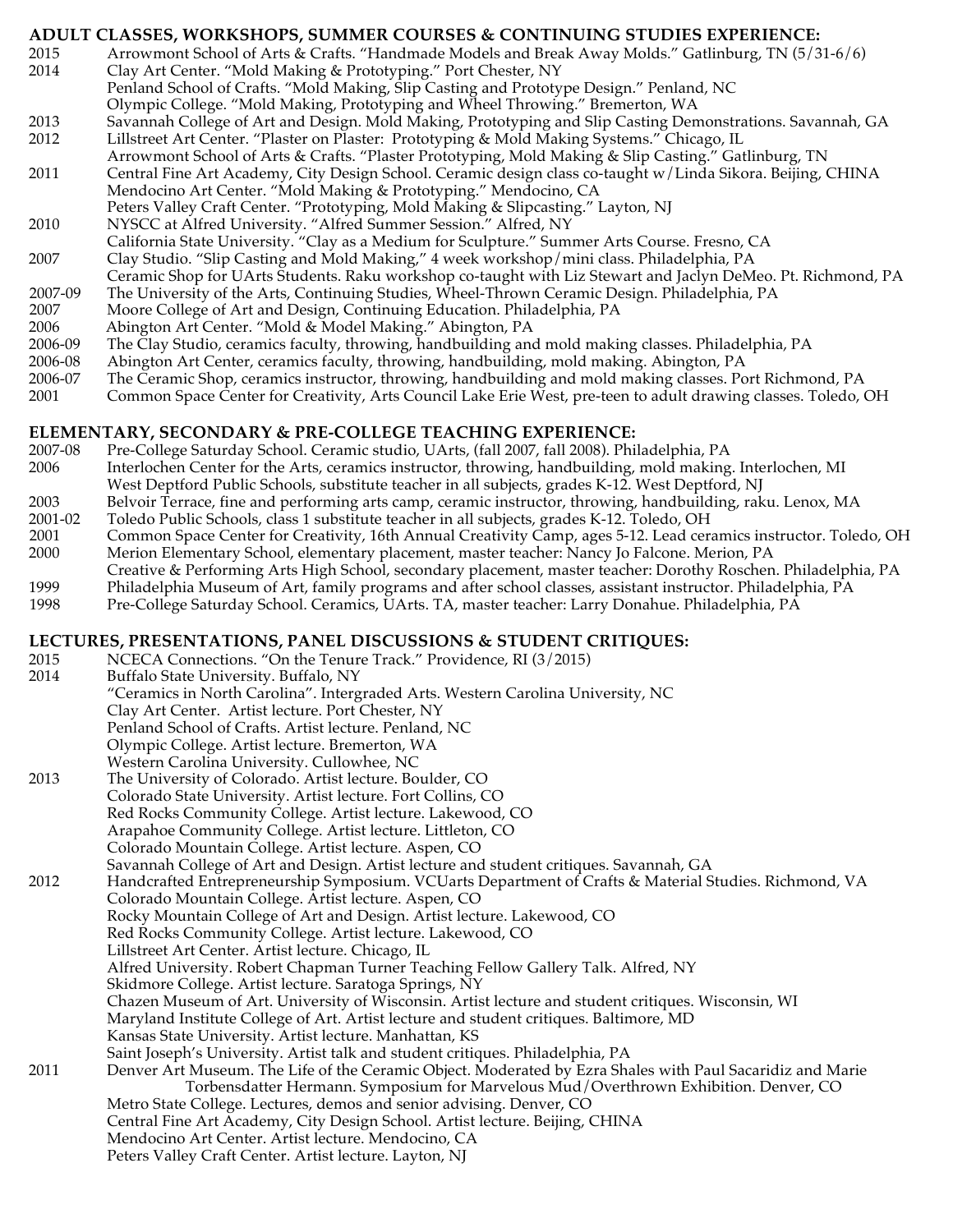2010 cont. Alfred University. Summer School. Artist lecture. Alfred, NY California State University. Artist lecture. Fresno, CA 2009 Guldagergaard-International Ceramic Research Center. Artist lecture. Skælskør, DENMARK Wichita State University. Panel discussion. "On the Verge: Contemporary Ceramics. Wichita, KS Alfred University. Lecture for Turner Fellowship Finalist. "Creating A New Model." Alfred, NY Arcadia University. Artist lecture, "Creating A New Model." Glenside, PA Mott College. Artist lecture. Flint, MI 2008 University of the Arts. Careers in the Arts: Ceramics Lecture. Philadelphia, PA Maryland Institute College of Art. Artist lecture and student critiques. Baltimore, MD Arcadia University. Artist lecture. Glenside, PA 2007 University of the Arts. Lecture-Taxes for Artists, Advanced Ceramics. Philadelphia, PA 2006 Meet and Greet, New Residents at the Clay Studio. Philadelphia, PA Interlochen Center for the Arts. Artist lecture. Interlochen, MI The University of the Arts. Alumni panel lectures for senior Crafts Projects core class. Philadelphia, PA 2004 Turku University. American Voices Conference for North American Studies Department. Turku, FINLAND The University of Art and Design Helsinki. Ceramics and Glass Department. Artist Lecture. Helsinki, FINLAND Holster Museum of Art. Archie Bray Resident Lecture Series. Helena, MT SOFA. Horizon Award winners slide presentation. New York, NY Royal College of Art. Cranbrook masters students slide presentation. London, ENGLAND Cranbrook Academy of Art. Fulbright proposal summary for Cranbrook Board of Governors. Bloomfield Hills, MI *Does Function Exist?* Cranbrook Academy of Art. Bloomfield Hills, MI

#### **SOLO EXHIBITIONS:**

- 2014 "Pick Mix/All Sorts Collection," Focus Gallery, Penland School of Crafts. Penland, NC
- 2012 "Rituals of the Maker," Robert C. Turner Teaching Fellowship Solo Exhibition. Cohn Gallery. Alfred, NY
- 2010 "Highlights from the Last 10 Years," Random Room Gallery. Alfred, NY
- 2009 "Designing Dinner," Fine Arts Gallery, Mott College. Flint, MI
- 2008 "The Industrial Hand: Tableware Design," The Clay Studio. Philadelphia, PA
- 2007-08 "Refined Dining," Philadelphia International Airport, terminal D. Philadelphia, PA
- 2005 "Finnspired," solo exhibition of Fulbright ceramic designs. The University of Art and Design. Helsinki, FINLAND

#### **FEATURED ARTIST EXHIBITIONS/EVENTS/DINNERS:**

- 2015 NCECA-Portland Expo Artist. Clay Art Center, Port Chester, NY (March 25-28)<br>2014 "Composed," 5 courses X 20 guests X group of functional artists collaborating w
- "Composed," 5 courses X 20 guests X group of functional artists collaborating with executive chef Derik Moran of Dakota Jazz Club & Restaurant, Minneapolis, MN
	- "Nights at the Museum" with artist Heather Mae Erickson and chef Alex Krill. 45 person, 5 course dinner and exhibition, "Pick Mix/All Sorts Collection." Boulder Museum of Contemporary Art
- 2009 "2009 Furniture, Lighting & Accessories," Function + Art. Chicago, IL
- 2008 "Featured Artist," EO Art Lab. Chester, CT
	- "Featured Artist," City Issue. Mid-Century, Vintage & Modern Furniture & Furnishings. Atlanta, GA
	- "Featured Artist," Victory Vintage. Mid-Century, Modern & Vintage Furniture & Furnishings. Decatur, GA
- 2006 "Featured Artist," May-June, Sneiderman Works Gallery. Philadelphia, PA

# **TRADE SHOWS:**<br>2014 **THE 1999 WAS**

- 2014 "40th Annual Pottery Show and Sale. The Art School at Old Church Pottery Invitational." Demarest, NJ Curators: Karen Karnes, Chris Gustin and Bruce Dehnert
- 2009 "Architectural Digest Home Design Show," represented by EO Art Lab. New York, NY
- 2008 "Philadelphia Byers Market of American Craft," NICHE Awards finalist exhibition. Philadelphia, PA
- 2007 "American Craft Council, Baltimore Fine Craft Show," Searchlight Artist. Convention Center. Baltimore, MD
- 2005 "Perkins Pottery Show & Sale," Perkins Center for the Arts. Moorestown, NJ
- 2001 "Black Swamp Arts Festival." Bowling Green, OH
- 2000 "Philadelphia Furniture & Furnishings Show," UArts booth, Philadelphia Convention Center. Philadelphia, PA

#### **GROUP EXHIBITIONS (national & international):**

- 2015 Untitled Exhibition, curated by Molly Hatch. Red Star Belger Center. Kansas City, MI (Oct 2015-Jan2016) Faculty Biennial," Fine Art Museum. Bardo Art Center. Western Carolina University. Cullowhee, NC (4/2015) "Cupful: Celebrating the Daily Ritual," Cedar Creek Gallery. Creedmoor, NC
- 2014 "Crafting the Cocktail," Craft in America Center. Los Angles, CA
	- "Crafted," The Society of Contemporary Craft. Pittsburgh, PA
	- "Art of the Cup," Ogden Museum. New Orleans, LA
	- "Cup: The Intimate Object X," Charlie Cummings Gallery. Gainsville, FL
	- "The Clay Studio: 40 Years," NCECA Conference. Wisconsin Center. Milwaukie, WI
	- "The Clay Studio: 40 Years," The Clay Studio. Philadelphia, PA
	- "Transformation 9: Contemporary Works in Ceramics, the Elizabeth R. Raphael Founder's Prize. Curators: Jae Won Lee, Joshua Green + others. Society for Contemporary Craft. Pittsburgh, PA (April 14-August 23, 2014)
- 2013 "Craft-Tastic: An Exhibition and Sale of Hand-made Goods. Curated by Gail Heidel. Pelham Art Center. Pelham, NY "Crafted," cup exhibition, curator: Megan Crowell. Store at The Society of Contemporary Craft. Pittsburgh, PA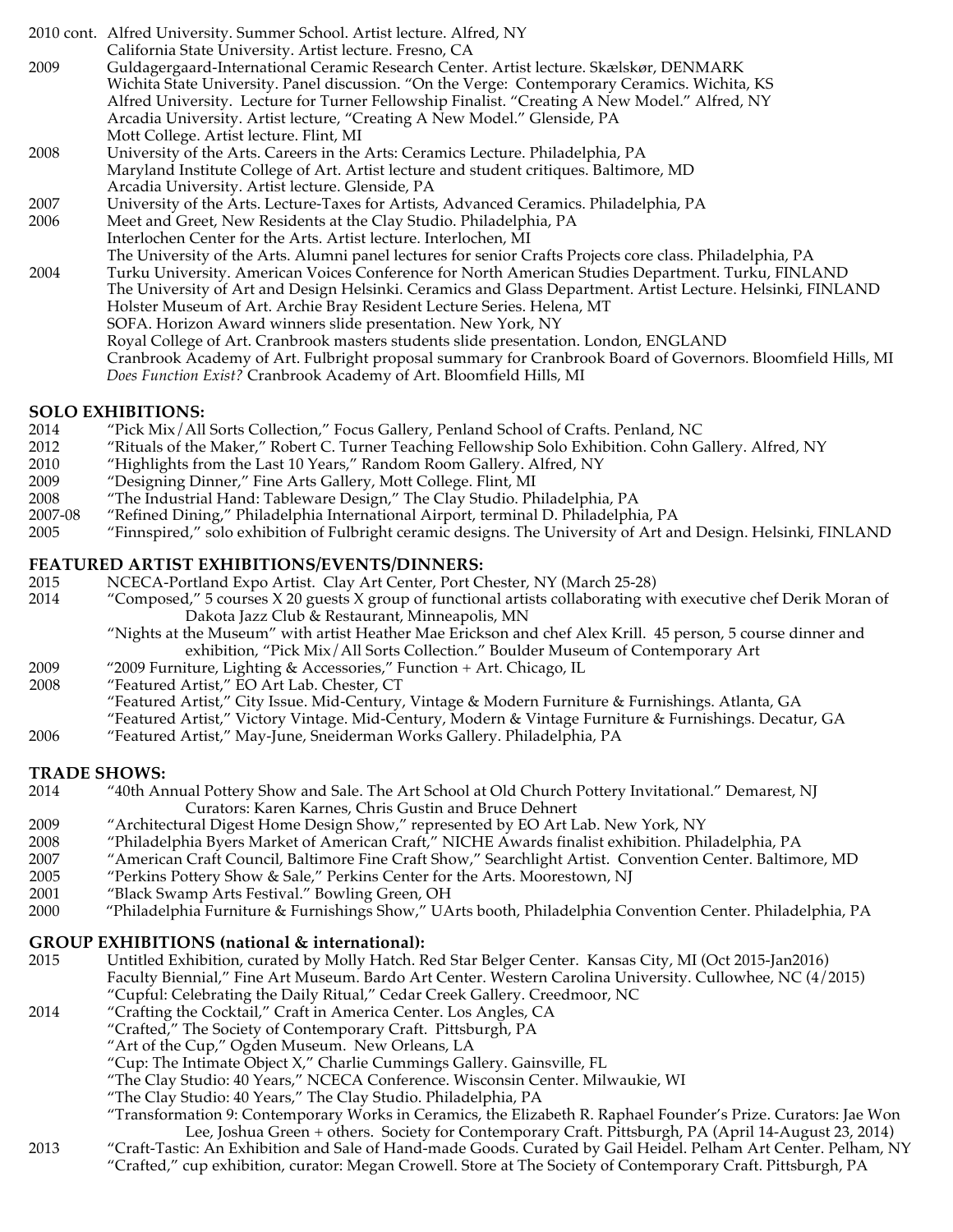|      | 2013 cont. "Elements: Dinner Place Settings,"Mariani Gallery. University of Northern Colorado. Greeley, CO   |
|------|--------------------------------------------------------------------------------------------------------------|
|      | "Past, Present, Future," curated by K Rhynus Cesark. Colorado Mountain College. Aspen, CO                    |
|      | "The Sum of its Parts," Santa Fe Clay. Santa Fe, NM                                                          |
|      | "New Century Modern," curators, Michael Conroy/Mary Mikel Stump. Texas State University. San Marcos, TX      |
| 2012 | "Gifted," Annual Holiday Exhibition, The Clay Studio. Philadelphia, PA                                       |
|      | "Together, Now," Philip J. Steele Gallery. Rocky Mountain College of Art and Design. Lakewood, CO            |
|      | "Dynamo," BMoCA's 11 <sup>®</sup> Annual Fundraiser. Boulder Museum of Contemporary Art. Boulder, CO         |
|      | "American Pottery Festival," Northern Clay Center. Minneapolis, MN                                           |
|      | "Prototype," group exhibition. Red Lodge Clay Center. Red Lodge, MT                                          |
|      | Cajun Clay Night Benefit Auction. Carbondale Clay Center. Carbondale, CO                                     |
|      | "The Language of Line," with Josh DeWeese and Sam Chung. Lillstreet Art Center. Chicago, IL                  |
|      | "Art Unleashed," benefit exhibition. The University of the Arts. Philadelphia, PA                            |
|      |                                                                                                              |
|      | "42 Annual Ceramic Exhibition: Utility in Contemporary Ceramics," Crossman Gallery. University of Wisconsin- |
|      | Whitewater, curators Jared Janovec & Michael Flanagan. Whitewater, WI                                        |
|      | "Small Favors VII," benefit exhibition. The Clay Studio. Philadelphia, PA                                    |
| 2011 | "Cup: The Intimate Object." Charlie Cummings Gallery. Gainesville, FL                                        |
|      | More than a Mold: Contemporary Slip Cast Ceramics," Baum Gallery, U of Central Arkansas. Conway, AR"         |
|      | "Extreme Dirt," Curated by Gwen Chanzit. Denver Art Museum. Denver, CO                                       |
|      | "Pouring Performance," 2011 NCECA group exhibition. St. Petersburg, FL                                       |
|      | "Small Favors VI," benefit exhibition. The Clay Studio. Philadelphia, PA                                     |
|      | "The Casting Party" Red Star Studios. Kansas City, MO                                                        |
|      | "Ceramics: Post-Digital Design," The American Museum of Ceramic Art (AMOCA). Los Angles, CA                  |
|      | "For the Table," group exhibition, The Clay Studio. Philadelphia, PA                                         |
| 2010 | "Gifted," Annual Holiday Exhibition, The Clay Studio. Philadelphia, PA                                       |
|      | "La Mesa," Santa Fe Clay. Santa Fe, NM                                                                       |
|      | "Small Favors V," benefit exhibition. The Clay Studio. Philadelphia, PA                                      |
|      | "Art Unleashed," benefit exhibition. The University of the Arts. Philadelphia, PA                            |
|      |                                                                                                              |
|      | "Convergence," curated: Jody Clowes. Philadelphia Art Alliance. Philadelphia, PA                             |
|      | "Main-Lining-Ceramics," curated: Glen R. Brown. Main Line Art Center. Haverford, PA                          |
|      | "Artist/Educator," curated: Heather Mae Erickson. Rowan University Art Gallery. Glassboro, NJ                |
|      | "La Mesa," Philadelphia Convention Center for NCECA. Philadelphia, PA                                        |
|      | "Past and Present Faculty," The University of the Arts. Philadelphia, PA                                     |
|      | "a la cARTe," collaboration with restaurant during NCECA 2010. Philadelphia, PA                              |
| 2009 | "Past & Present Residents," The Clay Studio. Philadelphia, PA                                                |
|      | "8 Fluid Ounces," Invitational Cup Exhibition. Glassell Gallery, Louisiana State University. Baton Rogue, LA |
|      | "Give & Take," EO Art Lab. Chester, CT                                                                       |
|      | "Purpose: Handmade Functional Objects," Heitmann Atelier & Gallery. Lancaster, PA                            |
|      | "One & Only: Gifts Made by Hand," John Michael Kohler Arts Center Art Space Gallery. Sheboygan, WI           |
|      | "On the Verge: Contemporary Ceramics in the U.S.," Ulrich Museum of Art. Wichita State University.           |
|      | Curator: Ted Adelr. Erickson, Furimsky, Harrow, Cox, East, Cherubini. Wichita, KS                            |
|      | "Sets & Groups, Themes, Aggregates," Pewabic Pottery group exhibition. Detroit, MI                           |
|      | "Ceramics: Bohnert, Erickson & Jadoonath," The Grand Hand Gallery. St. Paul, MN                              |
|      | "In the Middle," New Works-group exhibition. EO Art Lab. Chester, CT                                         |
|      | "Small Favors IV," benefit exhibition. The Clay Studio. Philadelphia, PA                                     |
|      | "Spoon It, Fork It, Cut It Up," curated by Gail Brown, Baltimore Clayworks. Baltimore, MD                    |
|      | "Made in Clay," Greenwich House Pottery. New York, NY                                                        |
|      | "La Mesa (The Table)," Santa Fe Clay at NCECA. Wyndham Phoenix Hotel. Phoenix, AZ                            |
|      |                                                                                                              |
|      | "NCECA Clay National Biennial Exhibition," Arizona State University Art Museum. Tempe, AZ                    |
|      | "5 <sup>*</sup> World Ceramic Biennale 2009 Korea International Competition." Yeoju World Ceramic Livingware |
|      | Gallery. Icheon, KOREA                                                                                       |
|      | "Art & Design @ 50: Expo/Sale," The University of the Arts. Philadelphia, PA                                 |
|      | "Faculty Exhibition 2009: The Artist & the Object," Arcadia University Art Gallery. Glenside, PA             |
|      | "Next Iconoclasts," curated by Gail Brown. Hoffman Gallery Oregon College of Art & Craft. Portland, OR       |
| 2008 | "Rowan University Faculty Exhibition." High Street Gallery. Glassboro, NJ                                    |
|      | "Cups of Comfort & Joy," curator: Sarah Barnes. Meredith Gallery. Baltimore, MD                              |
|      | Our Cups Runneth Over: Sculptural & Functional Ceramic Cups" Society of Arts & Crafts. Boston, MS"           |
|      | "Annual Holiday Exhibition," Pewabic Pottery. Detroit, MI                                                    |
|      | "Gifted," Annual Holiday Exhibition, The Clay Studio. Philadelphia, PA                                       |
|      | "The Archie Bray Foundation-Past and Present Residents," Galaxie Chicago Art Space. Chicago, IL              |
|      | "One & Only: Gifts Made by Hand," John Michael Kohler Arts Center Art Space Gallery. Sheboygan, WI           |
|      | Rowan University faculty exhibition, High Street Space. Glassboro, NJ                                        |
|      | "Philly V Design" National Design Week. The Rotunda, University of Pennsylvania. Philadelphia, PA            |
|      |                                                                                                              |
|      | "The Artful Tabletop," curated by Julia Galloway. Lyndhurst, National Trust Historic Site. Tarrytown, NY     |
|      | "Cast: Tableware," Group exhibition. The Clay Studio. Philadelphia, PA                                       |
|      | "Martini Madness," Asher Gallery. Houston Center for Contemporary Craft. Houston, TX                         |
|      | "Clay Studio Resident Artists Exhibition," M. T. Burton Gallery. Surf City, NJ                               |
|      | "Chelsea International Fine Arts Competition Exhibition," Agora Gallery. Chelsea, NY                         |
|      |                                                                                                              |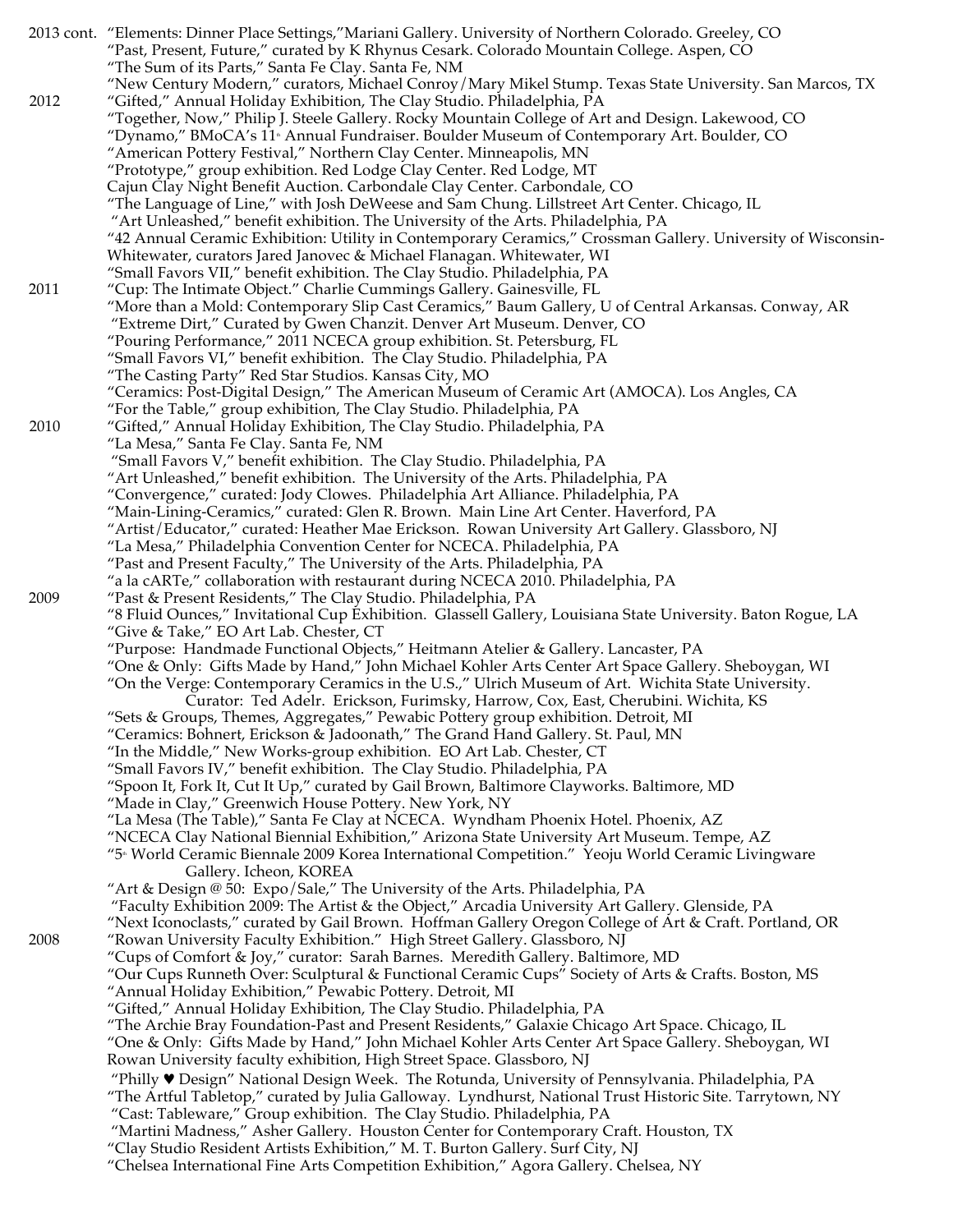|              | 2008 cont. "Vessel & Sculpture, New Artists: Ani Kasten, Heather Mae Erickson, Karyn Swyler," Lacoste Gallery. Concord, MA |
|--------------|----------------------------------------------------------------------------------------------------------------------------|
|              | "The 8 <sup>®</sup> International Ceramics Competition Exhibition." Mino, JAPAN                                            |
|              | "Small Favors III," benefit exhibition. The Clay Studio. Philadelphia, PA                                                  |
|              | "Made in Clay 2008," Jane Hartsook Gallery. Greenwich House Pottery. New York, NY                                          |
|              | Benefit Auction, John Michael Arts Center. Sheboygan, WI                                                                   |
|              | NCECA 43 <sup>®</sup> Annual Conference. Cup Sale, Pittsburgh Convention Center. Pittsburgh, PA                            |
|              | "Ceramics Invitational" in conjunction with Bi-Annual ASU Clay Research Center's Ceramic Gala Weekend Cervini              |
|              | Haas Gallery. Scottsdale, AZ                                                                                               |
|              | "NICHE Awards," Philadelphia Buyers Market of American Craft. Philadelphia, PA                                             |
|              | "Ceramic Objects/Conceptual Material," Anne Kittrell Gallery, U of Arkansas. John Perrault juror. Fayetteville, AK         |
|              |                                                                                                                            |
|              | Featured Artist, Lemberg Gallery. Ferndale, MI                                                                             |
|              | "New Year/New Residents," Clay Studio. Philadelphia, PA                                                                    |
| 2007         | "Cup Auction," Carbondale Clay Center. Carbondale, CO                                                                      |
|              | "One & Only: Gifts Made by Hand," John Michael Kohler Arts Center Art Space Gallery. Sheboygan, WI                         |
|              | "Winterfest," utilitarian ceramics holiday invitational. Baltimore Clayworks. Baltimore, MD                                |
|              | "Gifted," Annual Holiday Exhibition, The Clay Studio. Philadelphia, PA                                                     |
|              | "Empty Bowls," Chestnut Hill College Rotunda. Chestnut Hill, PA                                                            |
|              | "Mastery in Clay" exhibition and auction, Clay Studio. Philadelphia, PA                                                    |
|              | "Material Matters," Freehand Gallery. Los Angeles, CA                                                                      |
|              | City Day Celebration, International Exhibition of Sister-Cities' Crafts. Nizhny Novgorod, RUSSIA                           |
|              | "North Meets South." Artist In Residence: Penland, EnergyXchange, Clay Studio. Baltimore Clayworks, MD                     |
|              | "National Juried/Invitational Cup Show." Isadore Gallery. Lancaster, PA                                                    |
|              | "Craft in America," virtual exhibition accompanying PBS special. Emerging Artist                                           |
|              | "4 <sup>®</sup> World Ceramic Biennale 2007 Korea International Competition." Yeoju World Ceramic Livingware               |
|              | Gallery. Icheon, KOREA                                                                                                     |
|              | "Small Favors II," benefit exhibition. The Clay Studio. Philadelphia, PA                                                   |
|              | "NCECA Clay National Biennial Exhibition." The Kentucky Museum of Art and Craft. Louisville, KY                            |
|              | American Craft Show Searchlight Artist. American Craft Council Baltimore Craft Show. Baltimore, MD                         |
| 2006         | "Annual Juried Exhibition," Abington Art Center. Abington, PA                                                              |
|              | "Craftforms," 12 <sup>®</sup> Annual International Juried Exhibition of Contemporary Craft, Wayne Art Center. Wayne, PA    |
|              | "Gifted," Annual Holiday Exhibition, The Clay Studio. Philadelphia, PA                                                     |
|              |                                                                                                                            |
|              | "One and Only: Gifts Made by Hand," John Michael Kohler Arts Center Art Space Gallery. Sheboygan, WI                       |
|              | "Mastery in Clay 2006," exhibition and auction, The Clay Studio. Philadelphia, PA                                          |
|              | "Serious Moonlight," Cranbrook Art Museum. Bloomfield Hills, MI                                                            |
|              | "Faculty/Staff Exhibition," Interlochen Center for the Arts, C-7 Gallery. Interlochen, MI                                  |
|              | "Inspired Utility: Exceptional Ceramic Vessels," curated by Gail Brown, Maine Line Art Center. Haverford, PA               |
|              | "An Extravagance of Salt & Pepper," curated by Gail Brown, Baltimore Clayworks. Baltimore, MD                              |
| 2005         | "Mastery in Clay," Thirty-first exhibition & auction, The Clay Studio. Philadelphia, PA                                    |
|              | Faculty, Alumni, and Student display, private residence for UArts patron brunch, Dodo Hamilton. Philadelphia, PA           |
|              | Scholarship Benefit Exhibition and Silent Auction," Archie Bray Foundation. Helena, MT                                     |
| 2004         | Carl's Coffee Klatsch, Cervini Haas Gallery/Gallery Materia. Scottsdale, AZ                                                |
|              | "Functional Ceramics," Cervini Haas Gallery / Gallery Materia. Scottsdale, AZ                                              |
|              | "Thirtieth Anniversary Auction," exhibition & auction, The Clay Studio. Philadelphia, PA                                   |
|              | "The Bray Foray," Josh DeWeese curator. Red Raven Gallery & Yellow Mountain Center for the Arts. Big Sky, MT               |
|              | "Art Walk," Archie Bray Foundation. Butte, MT                                                                              |
|              | "Summer Resident Exhibition," Archie Bray Foundation. Helena, MT                                                           |
|              | "Horizon Award Exhibition," Museum of Arts and Design at SOFA. New York, NY                                                |
|              | "Please Set the Table," Pewabic Pottery. Detroit, MI                                                                       |
|              | "Summer Graduate Exhibition Cranbrook Academy of Art," Cranbrook Museum of Art, Bloomfield Hills, MI                       |
|              | "Graduate Degree Exhibition of Cranbrook Academy of Art," Cranbrook Museum of Art, Bloomfield Hills, MI                    |
|              | "Shockers," critique club drawing exhibition, Network Gallery. Bloomfield Hills, MI                                        |
|              | "Treasures of the Bling Dynasty," ceramics department exhibition, Network Gallery. Bloomfield Hills, MI                    |
| 2003         | Student/Faculty Exhibition at Milles House. Bloomfield Hills, MI                                                           |
|              | Cranbrook at General Motors Technical Center, exhibition with Cranbrook students and Tony Hepburn. Warren, MI              |
|              | Teaching Staff Art Exhibition, Belvoir Terrace. Lenox, MA                                                                  |
|              |                                                                                                                            |
| 2002<br>2001 | "Mastery In Clay: New Work," exhibition & auction, The Clay Studio. Philadelphia, PA                                       |
|              | "Le Grand Buffet," exhibition & auction, The Clay Studio. Philadelphia, PA                                                 |
|              | "Sanger Branch Library, Lucas County Libraries, Exhibits Toledo Potters' Guild." Toledo, OH                                |
|              | Toledo Artists Club, showcase presentation. Toledo, OH                                                                     |
|              | Lourdes College Gallery Loft Exhibits, Toledo Potters' Guild Active Members. Sylvania, OH                                  |
|              | "Toledo Potters' Guild 50 <sup>®</sup> Anniversary Juried Exhibition," American Gallery. Sylvania, OH                      |
| 2000         | "Couplets; Duality In Clay," exhibition & auction, The Clay Studio. Philadelphia, PA                                       |
|              | "Philadelphia Furniture & Furnishings Show," UArts booth, Philadelphia Convention Center. Philadelphia, PA                 |
|              | Crafts Senior Thesis Exhibition, The University of the Arts. Philadelphia, PA                                              |
|              | Senior Ceramics Exhibition, Ceramics/Sculpture Gallery. The University of the Arts. Philadelphia, PA                       |
|              | "Banquet of Excess," Crafts department, The University of the Arts. Philadelphia, PA                                       |
|              | "Lorraine & Ben Alexander Award Exhibition," ceramic nominee. The University of the Arts. Philadelphia, PA                 |
|              |                                                                                                                            |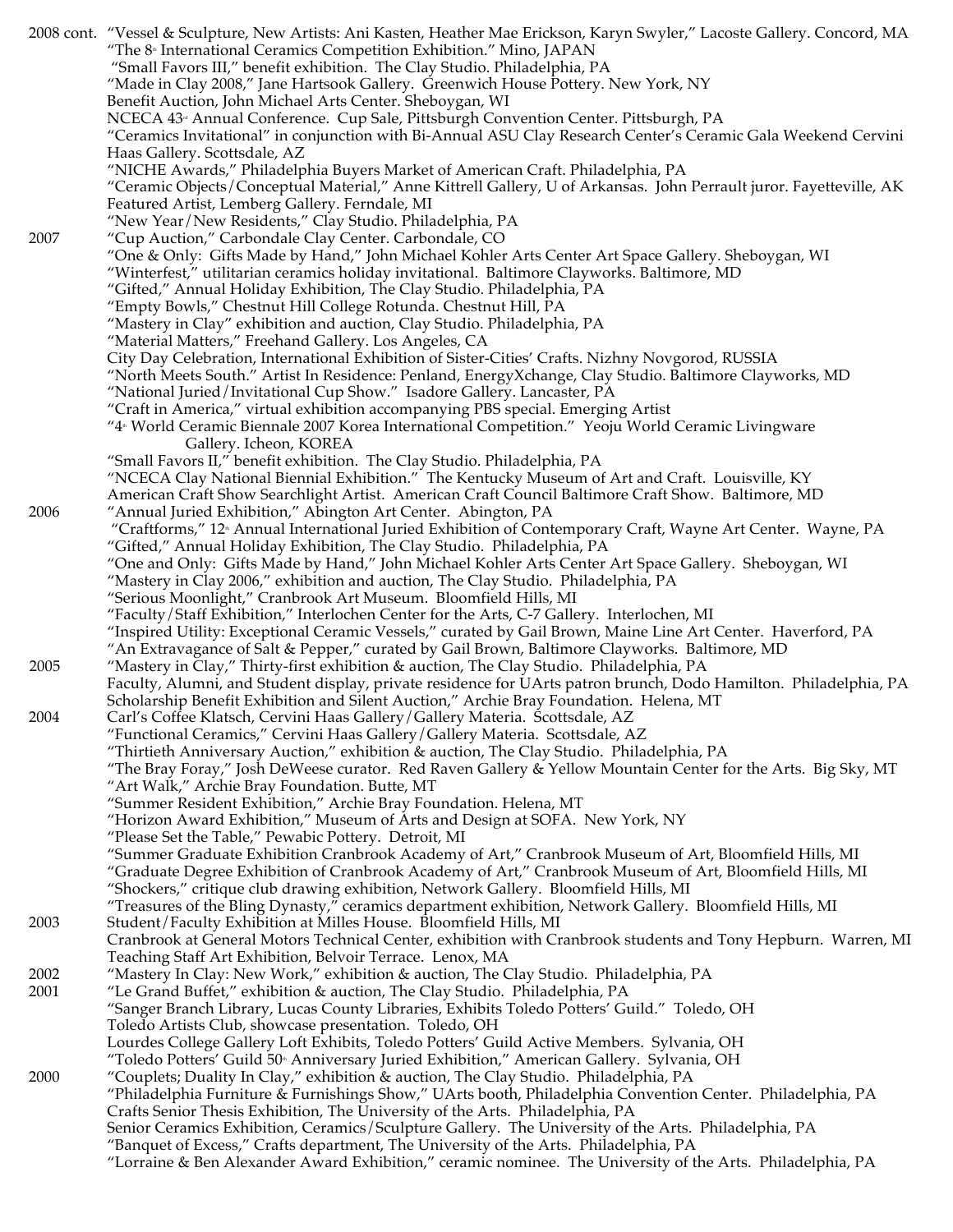1999 & 00 Summer Student Exhibition, The University of the Arts. Philadelphia, PA

- 1998 Art Education Department Exhibition, The University of the Arts. Philadelphia, PA<br>1996 "Ohio Governors Youth Art Exhibition," Regional Excellence in the Arts
	- "Ohio Governors Youth Art Exhibition," Regional Excellence in the Arts
		- "Northwestern Ohio Regional Scholastic Art & Writing Exhibition," Bluffton College, Marrbeck Center Gallery
		- "Ninth District Congressional Exhibition," Sponsored by Congresswoman Marcy Kaptur, Toledo Arts Commissioner

#### **CURATION & JURIED EXHIBITIONS:**

- 2014 "Ready, Set: Contemporary Tableware" invitational and juried exhibition, juror. Lillstreet Art Center. Chicago, IL Cherry Creek Arts Festival, juror. Denver, CO
- "Longing for Repetition," invitational and juried exhibition, juror. Carbondale Clay Center. Carbondale, CO 2011 Jersey Shore Clay National, juror. Surf City, NJ
- 2010 Artist/Educator, curator. Group exhibition for NCECA 2010. Rowan State University Art Gallery. Glassboro, NJ

#### **WORK CURRENTLY REPRESENTED BY:**

| Asher Gallery. Center for Contempo. Craft. Houston, TX | MudFire Clay. Decatur, GA                         |
|--------------------------------------------------------|---------------------------------------------------|
| Carbondale Clay Center. Carbondale, CO                 | Pewabic Pottery. Detroit, MI                      |
| Clay Art Center. Port Chester, NY                      | Perelman Museum Shop, Philadelphia Museum of Art. |
| The Clay Studio. Philadelphia, PA                      | Philadelphia, PA                                  |
| Freehand Gallery. Los Angeles, CA                      | Plinth Gallery. Denver, CO                        |
| Fuller Craft Museum. Brockton, MA                      | Santa Fe Clay. Santa Fe, NM                       |
| Grand Hand Gallery. St. Paul, MN                       | Society of Arts & Crafts. Boston, MA              |
| Greenwich House Pottery. New York, NY                  | Society for Contemporary Craft. Pittsburg, PA     |

#### **BIBLIOGRAPHY:**

- 2015 "Setting the Table: Completing the Story*." Ceramics Monthly*. January, 2015 issue pages 38-43
- 2014 *American Craft Magazine*. February/March Issue
- Spotlight: Intersections*. Ceramics Monthly*. February issue
- 2011 "(My) Parts & (My) Whole," *Studio Potter*, article & images. Winter Volume
- 2009 "Artist/Educator," exhibition catalogue jurors and artist statements. Rowan University. Glassboro, NJ
- 2005 *Fulbright Center News* magazine. Article and photographs, "Ceramics: A Case Study." Helsinki, FINLAND

# **PUBLICATIONS (non-bibliography artist inclusions-book mentions, iBooks, periodicals, newspaper articles, posters, announcements & exhibition catalogues):**

- 2014 *Ceramics Monthly*. Upfront: "Heather Mae Erickson: Ceramics" exhibition at Penland. October Issue Laurel of Asheville Magazine. September (image-Penland Ad) WNC Magazine. October Article (image-Penland Ad)
- 2013 & 14 Ceramic Arts Yearbook and Annual Buyers Guide, transitions section
- 2012 American iPottery (the Ibook). Kevin Hluch publisher via Apple iTunes Bookstore *Ceramics Monthly*. Language of the Line. Group exhibition review and image.
- 2011 <u>Ceramic Bible: Tools & Techniques for the Contemporary Maker</u>. Louisa Taylor, Aurum Press LTD. London, UK "Overthrown: Clay Without Limits," Catalogues Vol. 1 & 2. Gwen F. Chanzit, Denver Art Museum. Denver, CO
- 2010 500 Vases. Juried by Julia Galloway, Lark Books. *Monthly Ceramic Art* magazine, South Korea. Chronicle by Chang Hyun Bang. P 54-59, Vol. 15, No 174, Sept, 2010 *Ceramics Industry* magazine. Christy Johnson, American Museum Of Ceramic Art, CA "Rowan exhibition spotlights ceramic works by art educators." Courier Post, April 11, 2010 "Ceramic art to be focus of 'Art/Educator' show at Rowan." Glouchester Times, March 25, 2010
- 2009 "Convergence," NCECA Catalogue. Art Alliance. Philadelphia, PA "Past and Present Residents of The Clay Studio," NCECA Catalogue. Philadelphia, PA *China Ceramic Artist*. Ceramic Arts Council of China Artists Association. Issue 2, 2009 NCECA Issue. Image p. 11 Contemporary Ceramics: An International Perspective, by Emmanuel Cooper, Thames & Hudson *NCECA Clay National* exhibition catalogue. Phoenix, AZ
- 2008 *Ceramics Monthly*. 2009 Media Kit: Connecting You with the Ceramic Community. Image, pg. 9 The New York Times. Home & Garden. "Fall Picks For Those Who've Seen It All"-Moco Loco. Image, Sept 18, 2008 *Ceramics Monthly,* The Clay Studio and The Grand Hand Ad's in the Gallery Guide Issue, Images, October 2008 *The Sand Paper.* Clay Studio Residents Exhibition at MT Burton Gallery. September 2008 *American Craft* Magazine. Exhibition announcement & photograph. Oct/Nov 2008. pg. 39 The 8<sup>th</sup> International Ceramics Competition, exhibition catalogue. Mino, Japan *American Craft Council, News & Views*. Volume 3-Issue 1, Summer 2008. "Day in the Life." By Christina Case Toledo Free Press. Toledo, OH. June 25, 2008. Review by Jessy Smulski. *Philadelphia City Paper*. Arts Agenda-Last Chance. Industrial Hand: Tableware Design. By Nadia Standnycki. May 29 South Philly Review. "Taking Shape," by Catlin Meals. June 5, 2008, article and images, pg. 14-15 *Ceramics Monthly* Magazine's Annual 2008 Poster. Image of "Dinnerware in White." *Uncommon Clay.* Art Matters. Philadelphia Gallery Magazine Publication May issue. *NICHE magazine*. NICHE Award Winner, 2008. Spring Issue, pg. 76.
	- *Philadelphia Buyers Market of American Craft.* Program-Niche Award double finalist-Ceramics: Molded. Image pg. 100 *Ceramics Monthly*, "Heather Mae Erickson: Separate By Design," by Glen R. Brown. Issue 56 (Feb. 2008): 40-43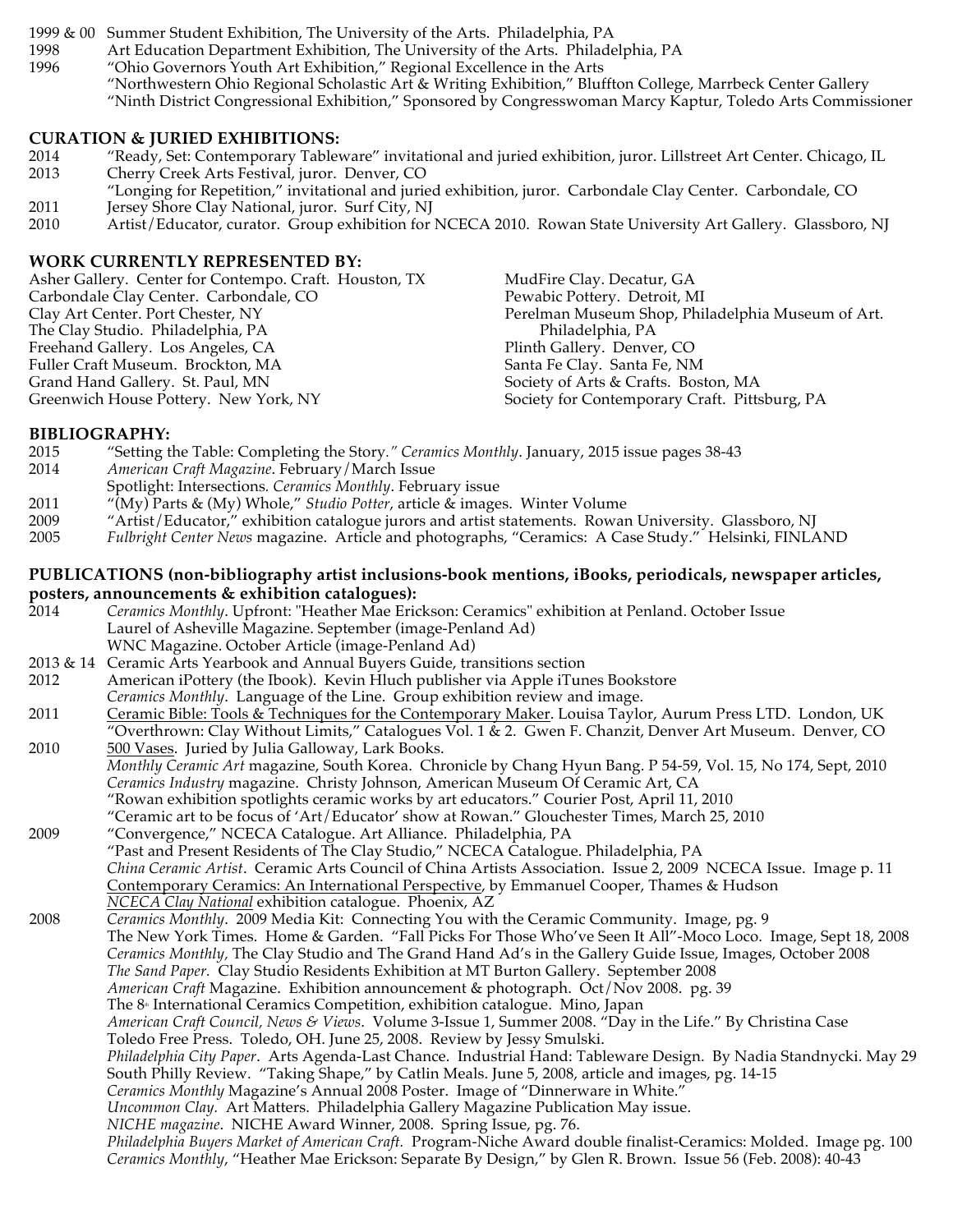2008 cont. *Ceramics Art and Perception*. "NCECA Biennial Reconsidering Exhibition Practice" by Adam Welch. Issue 70, pg. 97 *NICHE magazine*. NICHE Award finalists 2008. Winter Issue, 2 Images, pg 60. 2007 *Philadelphia Weekly, Food and Wine. November 4<sup>\*</sup>, by Mara Zepeda. Quote and airport exhibition mention. Ceramics Monthly.* October Issue. Image in Clay Studio ad for Benefit Auction. Image and credit. *American Craft Council, News & Views*. Volume 2-Issue 1, Spring 2007, pg. 13 photographs and quote. *Misterios*. Crafts department exhibition catalogue. The University of the Arts. Noted as project faculty. *NCECA Clay National* exhibition catalogue. Louisville, KY *4th World Ceramic Biennale 2007 Korea International Competition Catalogue*. Icheon, KOREA The Essential Guide to Mold Making & Slip Casting, Andrew Martin. Lark Books, Three images. *Currents/New Blends: A Distillation of Art and Geography*: NCECA 2007 Clay National Exhibition Catalogue. *Ceramics Monthly, NCECA 2007 Guide*. Supplemental Issue. "Sprinkle" photograph, pg. 23 2006 *Clay Times.* Volume.12 No.4 July/August 2006. Photograph, "An Extravagance of Salt & Pepper." *Made Here Seen Here. Cranbrook Academy of Art.* Academy Book, 2006 *Forum for Alumni and Friends of UArts*, Spring 2006. Article and photographs, pg. 5, "From UArts to Finland and Back." *American Craft*. October/November issue. Horizon Award mention *Ceramics Monthly*. October Issue. Horizon Award article with illustration *Interior Design*. July Issue. Newsbyte. Horizon Award mention *Queens City News*. July. Helena, Montana. Illustration Cultivating the Ideal. Selected MFA graduate works from Cranbrook Academy of Art

#### **NOTEABLE ONLINE DATABASES:**

- 2009 Access Ceramics. Nationally endowed database. www.accessceramics.org<br>2007 Craft in America. Virtual exhibition. Emerging Artist. www.craftinameric.
- Craft in America. Virtual exhibition. Emerging Artist. www.craftinamerica.org Artaxis, online ceramic community. www.artaxis.org

#### **PROFESSIONAL EXPERIENCE/EMPLOYMENT/NON-TEACHING:**

- 2003-04 Department Assistantship, Ceramic Materials Technician for Tony Hepburn, Cranbrook. Bloomfield Hills, MI
- 2002-03 The Store at Cranbrook Art Museum. Bloomfield Hills, MI
- 2001 SeaGate Gallery, director. Common Space: One SeaGate, Owens Illinois. Arts Council Lake Erie West. Toledo, OH
- 1999-00 Vip Foto. Digital imaging, alterations, and restorations, Adobe Photoshop. Voorhees, NJ
- 1997-98 Meijer Photography Development Laboratory. Sylvania, OH

#### **NOTABLE COOPERATE, PUBLIC & PRIVATE COLLECTIONS:**

Archie Bray Foundation Collection. Helena, MT

Gail M. and Bob Brown. Santa Fe, NM

Norman & Suzanne Cohn. Cohn Family Trust Collection. Trevose, PA

Maxine & Stewart Frankel Foundation for the Arts Collection. Bloomfield Hills, MI

Museum of Art and Design. New York, NY

Midge & Jerry Golner. Private collection. Phoenix, AZ

Guldagergaard-International Ceramic Research Center. Skælskør, DENMARK

Jo Lauria. Independent curator and author of many books and exhibitions such as *Craft In America*. Los Angles, CA

Albert & Tina LeCoff of the Center for Art in Wood. Private collection. Philadelphia, PA

Sara & David Lieberman. Noted collectors of over 200 ceramic works promised to the Ceramics Research Center at Arizona State University. Paradise Valley, AZ

Right Management Consultants, Inc. Southfield, MI

The Rosenfield Collection, David and Louise Rosenfield. Dallas TX

Memorial Koyo. Healthcare Facility For the Elderly. 39-1 Obata-Cho, Tajimi City Gifu Pref. JAPAN

Mizunami Chamber of Commerce. 1034-2 Teramawado-cho Mizunami City Gifu Pref. JAPAN

The Schein-Joseph International Museum of Ceramic Art. Alfred, NY

University of Art and Design. Department of Ceramics and Glass Collection. Helsinki, FINLAND

World Ceramic Exposition Foundation. Icheon, KOREA

Yohaku. Ceramic Wholesale Company. Display in their gallery. 7-11-4 Kokeizan-cho, tajimi City Gifu Pref. JAPAN

#### **SERVICE TO THE FIELD:**

2014 WNC Pottery Festival Volunteer. Dillsboro, NC

Youth Arts Festival. WCU Booth. Demo's and hands on assistant. Green Energy Park. Dillsboro, NC *Crits*. Publication Development Committee. Cullowhee, NC Discovery Forum Committee through the Honors College. Western Carolina University. Cullowhee, NC

Development of Fulbright committee for promoting/advising grant. Western Carolina University. Cullowhee, NC Visiting Artist in Residence committee for School of Art and Design. Western Carolina University. Cullowhee, NC

- 2013 Book proposal reviewer for Bloomsbury Publishers. London, ENGLAND<br>2012 Volunteer artist for "Subterranean Delights," benefit exhibition. Boulder N
- 2012 Volunteer artist for "Subterranean Delights," benefit exhibition. Boulder Museum of Contemporary Art. Boulder, CO<br>2011 Art Education curriculum development with Prof. Corrie Burdick for future Graduate Art Education p

Art Education curriculum development with Prof. Corrie Burdick for future Graduate Art Education program with a studio art component. Alfred University. Alfred, NY

Ceramic Design curriculum development. Alfred/Central Academy of Fine Arts, City Design School. Beijing, CHINA Fulbright committee. Advising & interviews for graduate and undergraduate applications. Alfred University, NY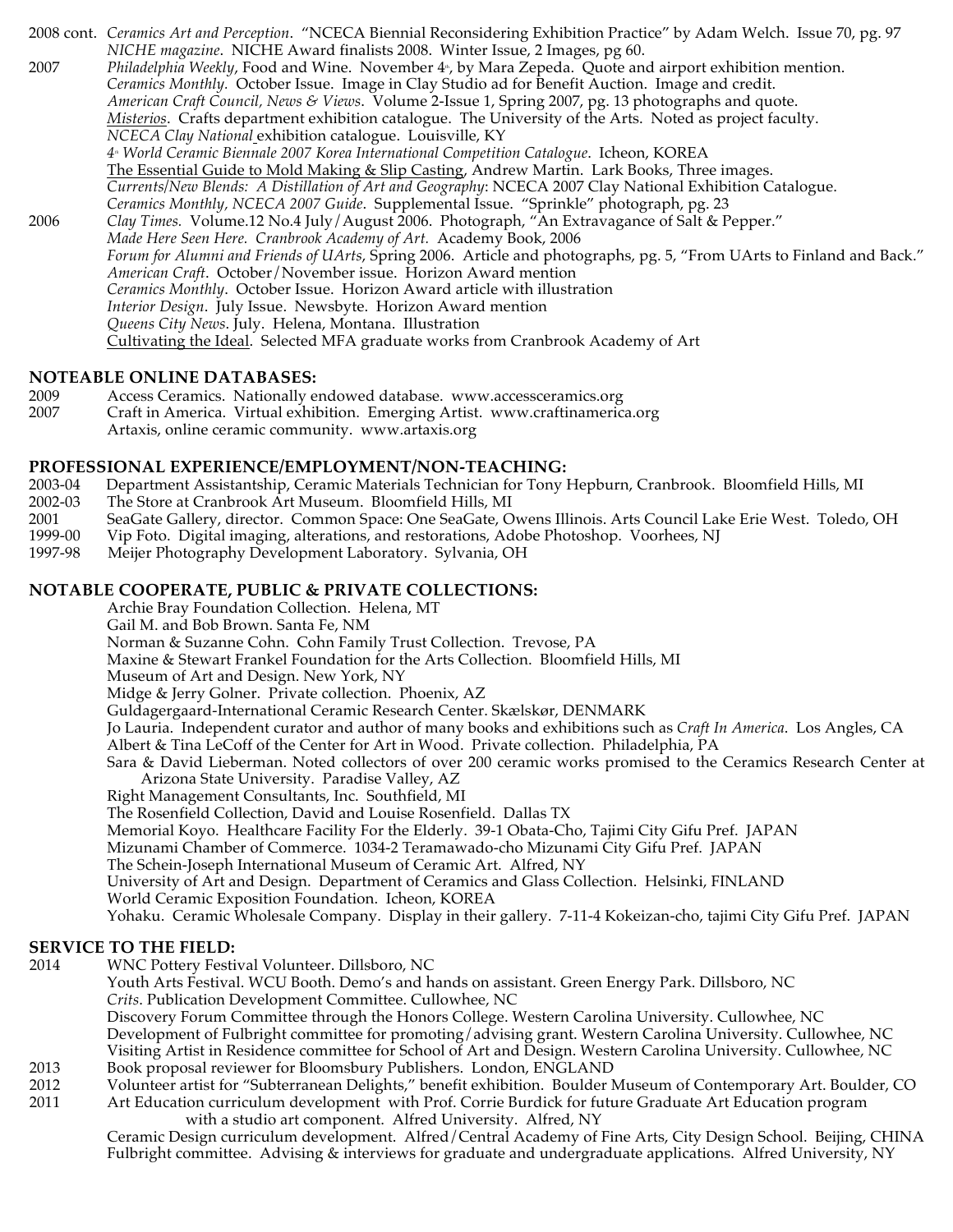### **SERVICE TO THE FIELD cont.:**

- 2009 Resident Artist Representative for The Clay Studio Board of Governors. Philadelphia, PA
- 2007 "Design Collective," Living/Learning Community Pilot Program, Faculty Mentor. UArts. Philadelphia, PA "Annual Ceramics Exhibition," jury & installation with Liz Stewart. Solmssen Court. UArts. Philadelphia, PA "Misterios," installation and de-installation of traveling exhibition. UArts. Philadelphia, PA
- NASAD, craft faculty & visiting panel of artists, editors, professors, curators discussing the future of Crafts at UArts. Juror, The Clay Studio Resident Artists selections for September 2007. Clay Studio. Philadelphia, PA
- University internship sponsor/mentor. Spring academic semester. Aprox. 105 hours. UArts. Philadelphia, PA
- 2006 Assistant to Finnish guest artist, Nathalie Lahdenmäki. Philadelphia Museum of Art Craft Show. Philadelphia, PA 2005 "James D. Makins Holiday Sale," assistant. Soho, New York City, NY
- MA thesis advising and English editing for international students. University of Art and Design. Helsinki, FINLAND
- 2004 Assistant to Dr. William Carty, Alfred University. White Wares Lecture, Archie Bray Foundation. Helena, MT
- Installation & preparations for exhibitions, Government Center and TMACOG, One SeaGate. Toledo, OH

#### **PAST/PRESENT PROFESSIONAL ORGANIZATION MEMBERSHIPS:**

International Academy of Ceramics (A United Nations Educational/Scientific/Cultural Organization), U.S. Fulbright Alumni Association, College Art Association (CAA), American Craft Council, Ohio Designer Craftsmen, National Council for Education of Ceramic Arts (NCECA), Philadelphia International Visitors Council, The Clay Studio, Archie Bray Foundation, Toledo Federation of Teachers, Abington Art Center, Boulder Museum of Contemporary Art, Ogden Museum of Southern Art, Friends of the Arts: Western Carolina University

#### **CONFERENCES:**

- 1999-2015 NCECA Conferences: (upcoming) Providence RI-2015, Milwaukee, WI-2014, Houston, TX-2013, Philadelphia, PA-2010, Phoenix, AZ-2009, Pittsburgh, PA-2008, Columbus, OH-1998
- 2010 Critical Santa Fe. NCECA conference. Santa Fe, NM
- 2005 Berlin Fulbright Commission Conference. Berlin, GERMANY

- **RELATED FOREIGN TRAVEL:**<br>2011 CHINA: China Central A 2011 CHINA: China Central Academy of Fine Arts. City Design School. Beijing & Tang Shan 1/2011 Beijing, Quzhou & Jindazhen 8/2011 2009 DENMARK: Copenhagen, Skælskør, Aarhus SWEDEN: Stockholm 2006 FINLAND: Helsinki, Jyäskylä, Korpilahti 2005 NETHERLANDS: Amsterdam, Arnhem, Hertogenbosch
- GERMANY: Berlin
- SWITZERLAND: Luzern
- FRANCE: Paris
- 2004 ENGLAND: London
- FINLAND: Helsinki, Turku, Jylväskylä, Poorvo, Korpilahti, Tampere, Suomenlinna, Karjaa, Luoma
- ESTONIA: Tallin LATVIA: Riga
- 1998 JAPAN: Tokyo, Osaka, Kyoto, Shigaraki, Shimane, Yokohama, Kobe

#### **COURSES TAUGHT/ UNIVERSITY TEACHING EXPERIENCE:**

2014 **Western Carolina University**. Assistant Professor and Coordinator of Ceramics. Cullowhee, NC Courses Taught: Intro. Ceramics, fall '14, sp.'15, Advanced Ceramics: levels 2, 3, 4, Undergrad. Independent Studies, Graduate Advising / Independent Studies, fall '14, sp. '15, 3D Design, fall '14, sp. '15 2013-14 **University of Colorado**. Boulder, CO (Sabbatical replacement and Visiting Artist) Courses Taught: Special Topics: Craft + Design Seminar: 1850-2013, fall '13, Ceramics 2: Wheel Throwing, fall '13 and sp. '14, Ceramics 3: Mold Making, fall '13, Special Topics: Glaze Calculation sp. '14, Wheel Throwing and Handbuilding for Non Majors sp. '14 2013 **Arapahoe Community College**. Adjunct Professor. Littleton, Colorado. (Mold Making Intensive, 3 credits) 2012-2013 **Rocky Mountain College of Art and Design**. Adjunct Professor. Lakewood, CO Courses Taught: Glaze Technology, fall '12, Introduction to Ceramics, fall '12 & Sp '13, Ceramics II Sp '13 2012-2013 **Red Rocks Community College**. Adjunct Instructor. Lakewood, CO Course Taught: Ceramics I, Fall '12, Spring '13 2012-2013 **Colorado Mountain College**. Adjunct Professor. Aspen, CO Course Taught: Mold making intensive, 1 credit course, Fall '12, Spring '13 2009-2012 **NYSCC at Alfred University**. Robert Chapman Turner Teaching Fellow/Visiting Assistant Professor. Alfred, NY Courses Taught: Senior Advising. Fall '09, Spring '11, Spring '12 Beginning Wheel. Fall '09, Spring '10, Fall '10 Systems: Function. Jr. level mold making course. Spring '10, Spring '11, Fall '11, Spring '12 Special Topics Course: Jr. Handbuilt Pots. Fall '10 2009-10 **Arcadia University**. Visiting Adjunct Professor. Glenside, PA Course Taught: Ceramics I-Handbuilding, 6 credit hours, Sp '09. 2007-09 **Rowan University**. Art Adjunct Professor. Glassboro, NJ Courses Taught: Experiencing Art, 1 section taught '07, 2 sections taught '08, 2 sections taught '09 2005-09 **The University of the Arts**. Crafts Faculty-Lecturer. Philadelphia, PA Professional Institute for Educators. Throwing-Graduate Courses, summer '08, spring '09